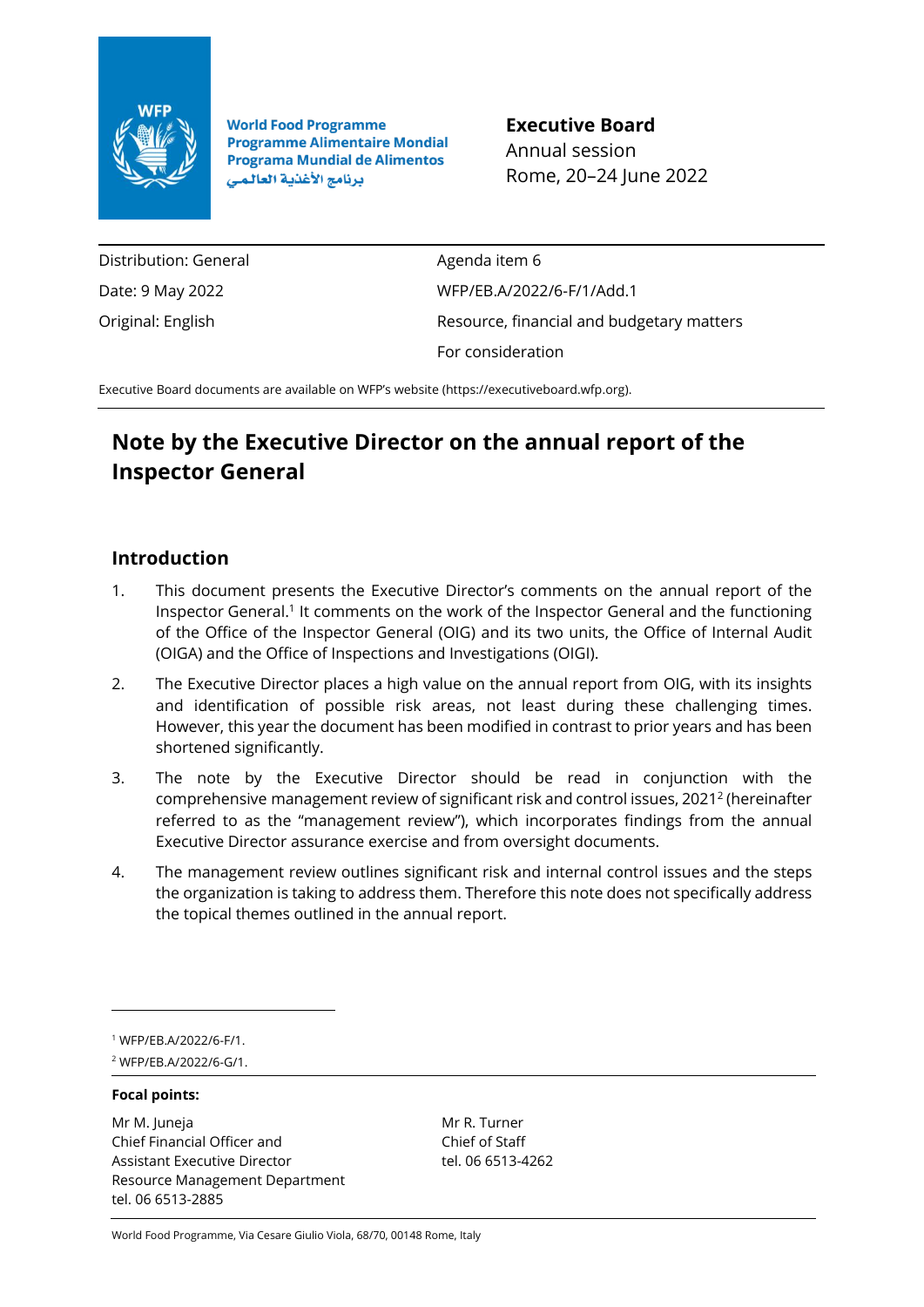#### **Assurance statement**

- 5. The Executive Director welcomes the report's overall conclusion that OIG did not identify any material weaknesses in the governance, risk management or control processes in place throughout 2021 that would seriously compromise the overall achievement of the strategic and operational objectives of the organization. This is a testament to the strength of the organization and its processes and systems as WFP in 2021, a year marked by ongoing conflict in many locations as well as the coronavirus disease 2019 (COVID-19) pandemic, reached its highest number of beneficiaries ever.
- 6. The Executive Director acknowledges the areas identified as needing improvement and reiterates the organization's strong support for accountability and transparency in resource use and risk management. WFP assures its donors and stakeholders that robust processes are in place and that follow-up is continuous. The Executive Director continues to support WFP's internal audit strategy developed in 2015 and further revised in 2020 for the years 2021–2023, which is consistent with WFP's strategic objectives and centred on proactive risk management practices.
- 7. The Executive Director notes the value of OIG's continued contribution to strengthening WFP's controls, governance and risk management. The Executive Director takes note of OIG's recommendations and welcomes the overall findings in the 2021 report, which highlight progress in several areas.

#### **Statement of independence**

8. The Executive Director is pleased to note OIG's confirmation regarding its independence, the absence of management interference in its work planning or reporting and the absence of resource constraints or other issues affecting the independence of oversight activities or the assurance opinion.

#### **General comments**

- 9. In line with last year, there was a need to increase the overall budget for OIG in 2021. The workload increased, particularly for OIGI, and thus the budget was augmented by 10 percent. As noted in the report, the increase in allegations received is probably the result of people being willing to report concerns and the organizational focus on speaking up. The organization remains committed to an expeditious but thorough review process for all complaints received.
- 10. While the COVID-19 pandemic continued to affect WFP operations in 2021, including the work of OIG, the office was able to increase substantially the number of audits issued, on par with the number issued in 2019, before the COVID-19 pandemic.
- 11. During 2021, the organization maintained a strong focus on the issue of audit response, and particularly overdue audit actions, and thus the Executive Director is pleased to note that for the second year in a row there has been marked improvement in the implementation and closure of audits.
- 12. The Executive Director compliments OIG for its consultative process when designing the assurance work plan. Senior management plays a key role in identifying possible risk areas and areas of concern, while recognizing that WFP frequently operates in challenging contexts. Moreover, as noted in the report, WFP has in recent years undergone rapid growth in resources and employees in order to meet the needs of its beneficiaries, and there is thus a need to maintain a strong focus on oversight mechanisms and processes and scale them accordingly while ensuring that they do not become an impediment to getting the work done.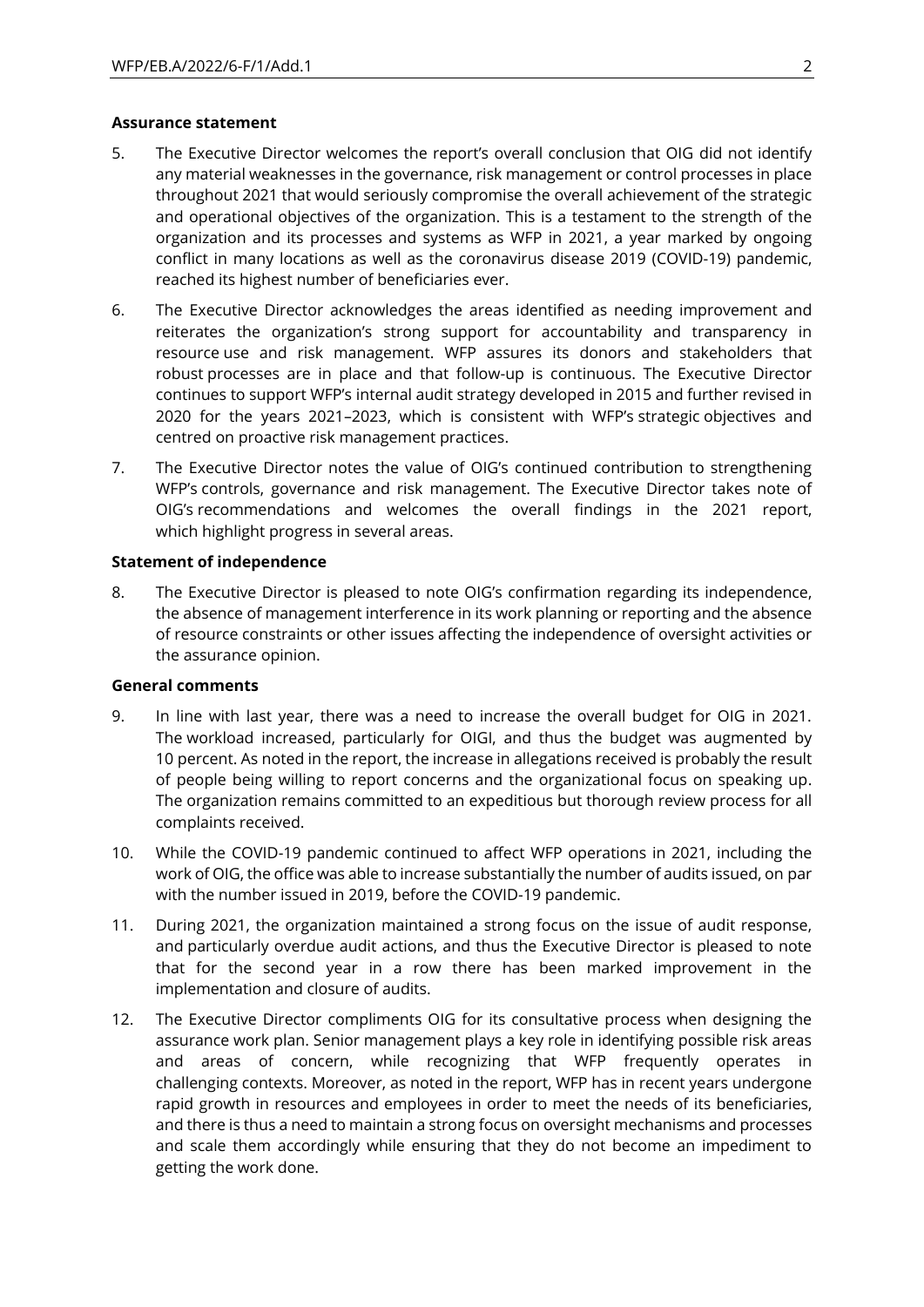13. The Executive Director maintains a strong focus on strengthening gender awareness and parity across the organization as outlined in the 2018 gender parity action plan and continues to follow the issue closely. While significant progress has been made in the area in recent years, including through several initiatives launched by the relatively new Workplace Culture Department and the issuance of the new gender policy<sup>3</sup> in early 2022, the Executive Director welcomes the audit on gender and diversity planned for 2022.

## **Overview of the activities of the Office of Internal Audit**

- 14. The Executive Director wishes to reiterate management's appreciation for the remote assurance work completed during the COVID-19 pandemic yet welcomes the return to more normal audit procedures and the strong focus on field operations in 2021. Of 33 issued advisory assurance and special purpose audits, 16 of the 22<sup>4</sup> assurance audits were focused on country office operations and provided OIGA with the opportunity to test its new approach to country office audits whereby it focuses on five core areas: beneficiary management, cash-based transfers, supply chains, monitoring and finance.
- 15. The Executive Director takes note of the main themes and risk areas identified during 2021. While there are some recurring issues, e.g. workforce planning, significant progress is being made in all identified areas. The Workplace Culture Department, which was established in the latter half of 2020, has spearheaded several initiatives during 2021, including the development of a comprehensive people policy<sup>5</sup> complemented by a robust staffing framework that will ensure an agile workforce to meet the needs of the organization while also addressing the issue of short-term staff in a more comprehensive manner. Moreover, the composition of the various reassignment committees was adjusted to optimize the reassignment process, seeking to address the challenges faced by many offices. The organization is currently in the process of identifying a new assistant executive director to head up the Workplace Culture Department, who is expected to accelerate this work even further.
- 16. Another area where substantial advancement has taken place is data protection. Following an extensive recruitment process, a data protection officer was onboarded in March 2021 and the Global Privacy Office established later in the year. The office will place a priority on the issues of data protection governance, guidance, tools, training and awareness. Implementation will commence in earnest in 2022, ensuring that WFP is able to meet its data protection and privacy obligations vis-à-vis all stakeholders and engaging closely with relevant entities to ensure that it meets the highest standards.
- 17. Beneficiary management has been another recurring theme and, with the establishment of a new cross-cutting Identity Management Steering Committee headed by the Assistant Executive Director, Programme and Policy Development Department, issues in this area, including data collection requirements, use of biometric data and data sharing with governments, will be addressed in a cross-functional manner at the appropriate level.
- 18. The OIG report once again highlighted the challenges associated with shadow information technology, which is mainly driven by a lack of adherence to existing policies. To mitigate these challenges, the Technology Division has been implementing governance measures for information technology investments and has also established a field software development network to ensure that country offices and other offices comply with established processes and consult the Technology Division.

<sup>3</sup> "[WFP gender policy](https://executiveboard.wfp.org/document_download/WFP-0000135898) 2022" (WFP/EB.1/2022/4-B/Rev.1).

<sup>&</sup>lt;sup>4</sup> Note that a total of 22 audits are listed in the annual report as having been issued in 2021, but two received no rating, as one was a follow-up while the other was limited in scope.

<sup>5</sup> "[WFP people policy](https://executiveboard.wfp.org/document_download/WFP-0000127449)" (WFP/EB.A/2021/5-A).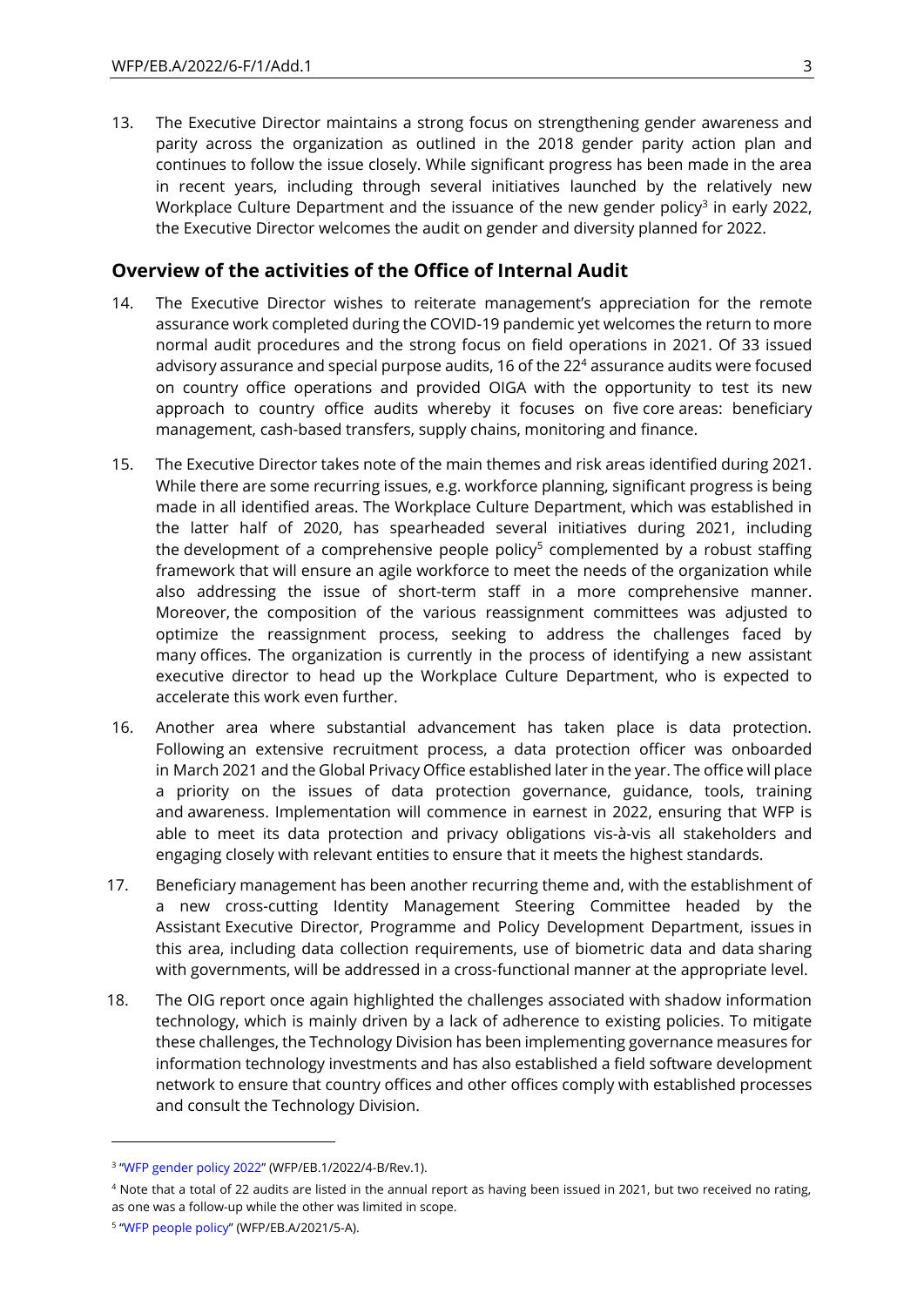- 19. This information is further complemented by the management review as well as the management response developed by the responsible division or office in response to each audit, which is, in accordance with the oversight reports disclosure policy<sup>6</sup> approved by the Executive Board, displayed on WFP's external website.<sup>7</sup>
- 20. The annual report once again illustrates a fairly strong audit landscape. Of the rated audits, 70 percent were deemed satisfactory or to require some improvement, while only one received an unsatisfactory rating. At the same time, there has been a substantial reduction in the number of outstanding and overdue audit actions. The Executive Director once again extends his appreciation to all WFP offices for their diligent attention to these matters even while dealing with the exceptional demands of responding to concurrent high-level emergencies and the COVID-19 pandemic.
- 21. Due to the continuous focus on audit follow-up during 2020 and 2021, the number of overdue audit actions has continued to decrease, and the Executive Director commits to maintaining a tight focus on this area to ensure continued accountability and transparency.

#### **Audit agreed actions**

- 22. The combined efforts of OIGA, the Enterprise Risk Management Division and the Office of the Executive Director have ensured consistent follow-up on audit findings and, as noted in the OIG annual report, overdue audit actions at the end of 2021 were at an all-time low for the second year in a row.
- 23. In 2019 a total of 85 new high-risk internal audit actions were issued across WFP operations, nearly triple the number in 2018. In contrast, only 56 were issued in 2020. While this low number could be attributed mainly to the decrease in audits conducted as a result of COVID-19, the positive trend continued in 2021. The number of audits increased from 13 in 2020 to 22 in 2021, yet the number of high risk actions was 59 in 2021.
- 24. The highest number of audit actions was issued in the areas of supply chain, beneficiary management and cash-based transfers, which also correspond with the new approach undertaken by OIGA to country office audits.
- 25. The OIG report notes that 28 audit actions were overdue by the end of 2021, a slight increase from 2020, when the number was 19. It also notes that the vast majority of actions have been open for less than a year, thus demonstrating that offices are able to meet deadlines. Moreover, the reasons for the delays are known and are often caused by changes in circumstances.
- 26. While the Executive Director takes note of the overall positive trends, it is essential that OIGA continue to work closely with offices to guide and assist as needed, including on the issues of more realistic timelines and clear definition of agreed actions.

## **Overview of the activities of the Office of Inspections and Investigations**

27. The Executive Director confirms that WFP continues to reinforce its policy of zero tolerance for inaction on matters of fraud, corruption, sexual exploitation and abuse and any form of harassment, including sexual harassment, in the workplace.

<sup>6</sup> "[Revised policy for the disclosure of oversight reports](https://executiveboard.wfp.org/document_download/WFP-0000127459) issued by the Office of the Inspector General" (WFP/EB.A/2021/5-C/1).

<sup>7</sup> [Audit Reports](http://www.wfp.org/audit-inspection-reports) (WFP website).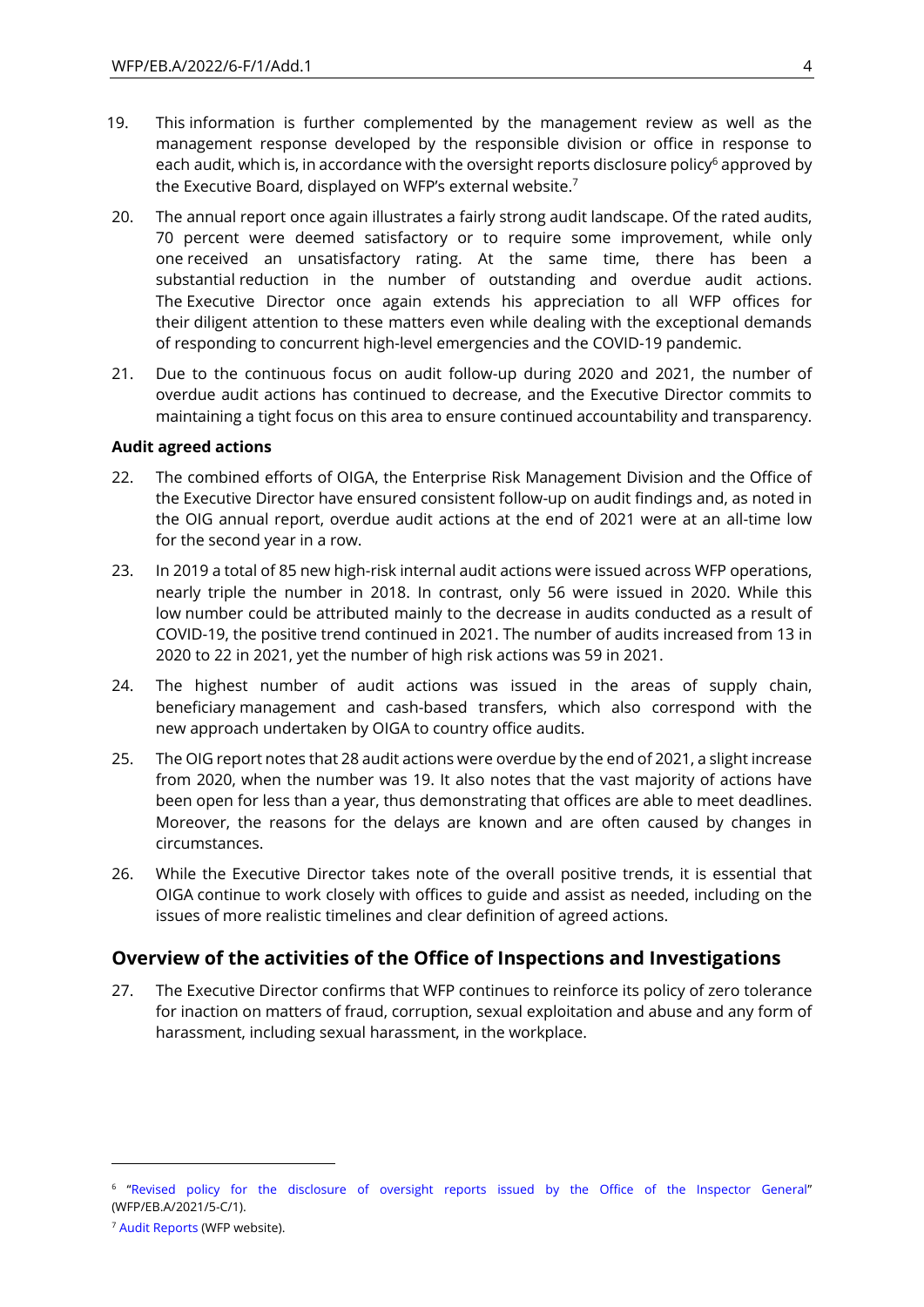- 28. As noted at the beginning of this note, it should be considered positive that the number of allegations has increased once again. While ideally there would be no allegations, such a hope is unrealistic in any organization and particularly one of the size and scale of WFP, with some 22,000 employees and numerous cooperating partners and vendors. Given this reality, the number of allegations should be seen as a healthy sign that people feel secure in bringing their concerns and allegations to OIGI.
- 29. OIGI has seen a marked increase in complaints received (2017: 186; 2018: 386; 2019: 584; 2020: 616; 2021: 778) in recent years, which has necessitated additional resources. The budget for OIG was increased by 10 percent during 2021, mainly to support OIGI, but despite these additional resources each investigator now manages 22 cases, up from 14 in 2020 and 6.5 in 2017. The complaints received in 2021 represent a 26 percent increase compared to 2020, and thus OIGI continues to strengthen the workflow procedures put in place during 2019 with an improved intake team and alternate resolution mechanisms for addressing complaints in a timely and effective manner. As part of these workflow procedures, cases with allegations of sexual violence and sexual harassment take priority over others.
- 30. The Executive Director extends his appreciation for the work done by OIGI to continuously strengthen processes and to enhance collaboration with cooperating partners on oversight matters.
- 31. Workplace culture, and any misconduct related thereto, has been a key focus since the 2018 global staff survey (GSS) and the 2019 external review of WFP's workplace culture and ethical climate. While the Executive Director recognizes that substantial work remains to be done, the 2021 GSS provided a strong indication that the organization is on the right path. With a participation rate of more than 84 percent, the GSS noted the best results since 2012. Overall, 76 percent of respondents indicated that they were either extremely or highly satisfied with WFP as a place to work, while 92 percent reported WFP's mission and purpose made them feel that their jobs are important.
- 32. As noted in the management review, findings from the 2021 GSS show improvement since issuance of the March 2018 Executive Director circular on harassment, sexual harassment, abuse of authority and discrimination (HSHAAD), which introduced anonymous and witness reporting and removed the six-month time limit for reporting allegations. A 5 percent decrease was observed in the number of employees who reported personally experiencing harassment within the past year, along with a 10 percent increase in the number of employees who said they would trust WFP to protect them if they speak out against something not being done right.
- 33. In February 2022 a revised Executive Director's circular on the prevention of and response to abusive conduct was issued, building on the 2018 HSHAAD circular and complementing the revised whistle-blower policy issued in December 2020. Additional details on these initiatives, as well as increased reporting to WFP's independent offices, can be found in the management review.
- 34. The Executive Director notes that the number of people reporting harassment is still too high, but he is cautiously optimistic about the progress and the initiatives that are under way. While the work done by the Workplace Culture Department, including that under the comprehensive action plan<sup>8</sup> in effect from 2020 to 2021, is essential to making further progress, it cannot stand alone. Issues related to workplace culture and professional conduct are matters that concern everyone, and the Executive Director expects all employees to contribute in a positive manner.

<sup>&</sup>lt;sup>8</sup> The comprehensive action plan addressed issues in six core areas of the organization: reaffirming values, leadership role, employee engagement, policy and system revisions, disciplinary process and communications.